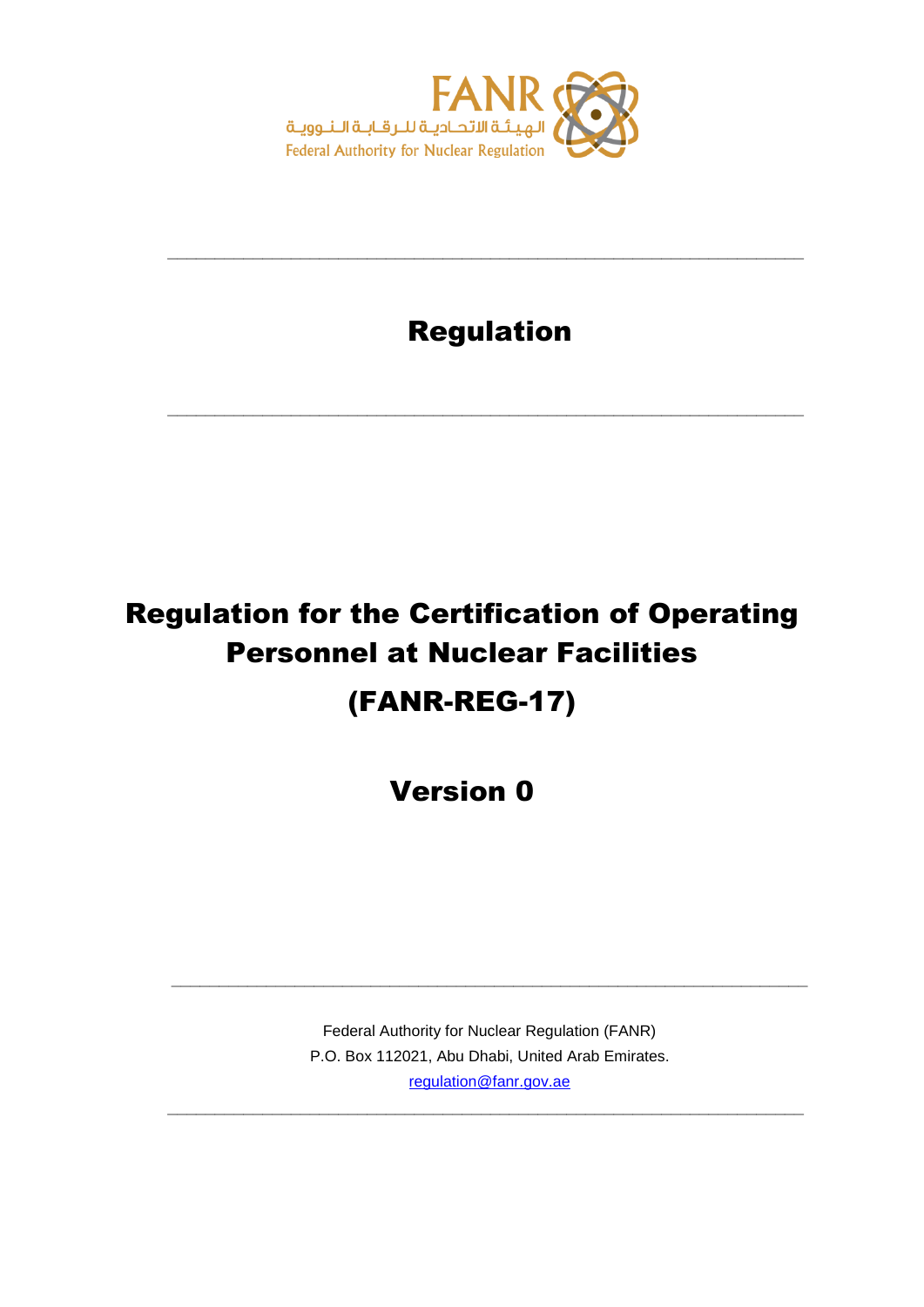### **Table of Contents**

<span id="page-1-0"></span>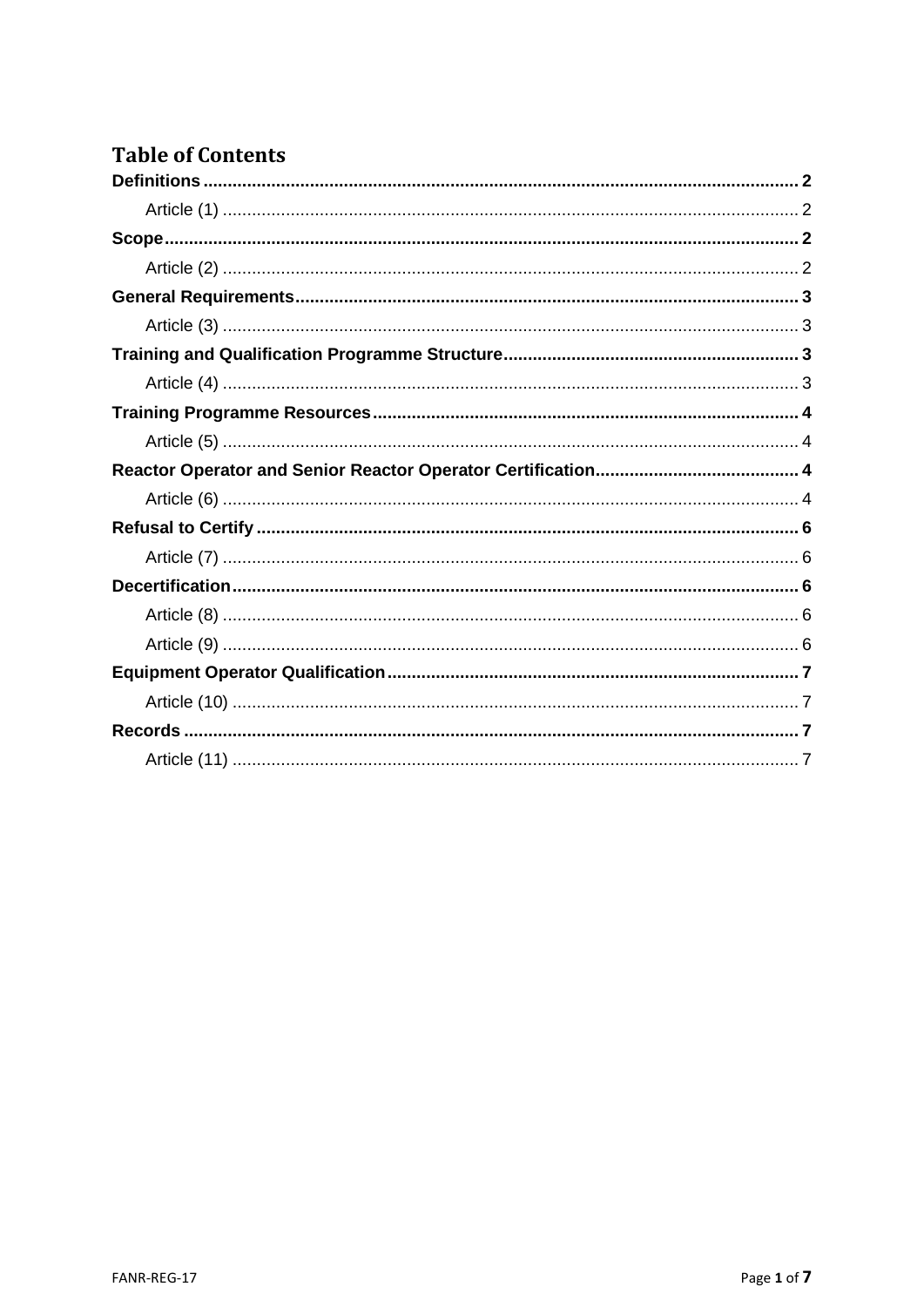#### **Definitions**

#### **Article (1)**

<span id="page-2-0"></span>For purposes of this regulation, the following terms shall have the meanings set forth below. Other capitalized terms used but not defined herein shall have the meaning ascribed to them in Article 1 of the Federal Law by Decree No. 6 of 2009 Concerning the Peaceful Uses of Nuclear Energy (the Law):

| <b>Equipment</b> | An Operator who works in a Nuclear Facility, normally outside the |
|------------------|-------------------------------------------------------------------|
| Operator (EO)    | control room, under the direction of Reactor Operators and Senior |
|                  | <b>Reactor Operators.</b>                                         |

**FSAR** Final Safety Analysis Report

**Items Important to Safety** An item that is part of a Safety Group and/or whose malfunction or failure could lead to radiation exposure of the site personnel or members of the public, including:

- Those SSCs whose malfunction or failure could lead to undue radiation exposure of site personnel or members of the public
- Those SSCs that prevent anticipated operational occurrences from leading to Accident conditions
- Those features that are provided to mitigate the consequences of malfunction or failure of SSCs
- **Operating Personnel** The Senior Reactor Operators, the Reactor Operators, or the Equipment Operators at a Nuclear Facility.

**Reactor Operator (RO)** A control room Operator who normally manipulates the Nuclear Facility controls, particularly the controls affecting reactor reactivity.

<span id="page-2-1"></span>**Senior Reactor Operator (SRO)** A senior control room Operator who oversees and directs the activities of Reactor Operators and Equipment Operators.

#### **Scope**

#### **Article (2)**

<span id="page-2-2"></span>This regulation establishes the training, qualifications, and certification requirements for Operating Personnel. The requirements of this regulation shall apply to Nuclear Facilities that have Nuclear Fuel on site, have loaded, or are in the process of loading, Nuclear Fuel into the reactor vessel, spent fuel pool, or dry storage Facility, or otherwise handling Nuclear Materials, or as specified by the Authority.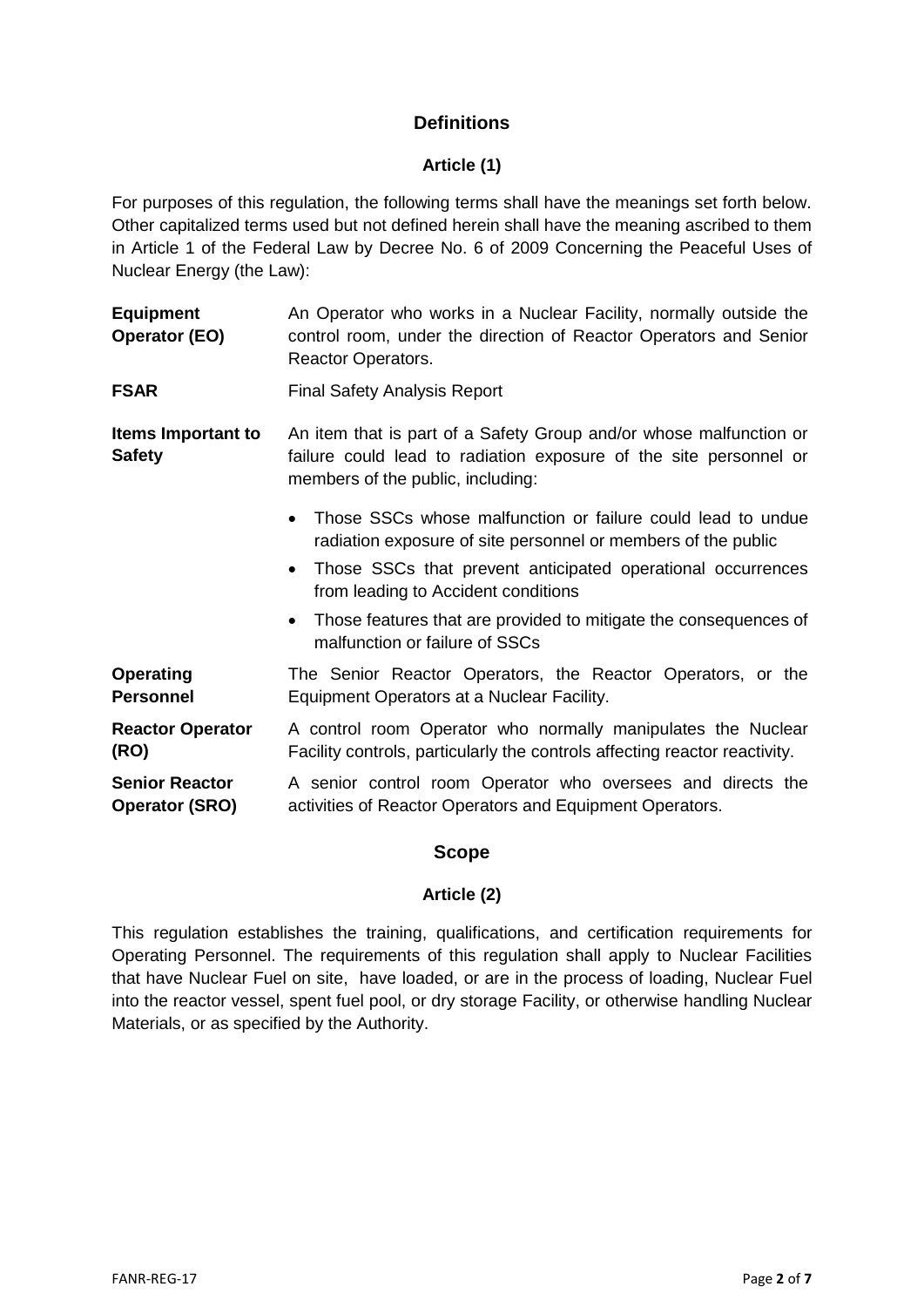#### **General Requirements**

#### **Article (3)**

- <span id="page-3-1"></span><span id="page-3-0"></span>1. The Licensee shall establish and maintain a suitable programme for the training and qualification of Operating Personnel and describe such programme in a comprehensive plan for Operating Personnel which shall be submitted to the Authority for approval.
- 2. The plan shall:
	- a. Define the qualifications and experience necessary for Operating Personnel;
	- b. describe a formal qualification process for RO's, SRO's and EO's.
	- c. emphasise the paramount importance of Safety in all aspects of operating the Nuclear Facility;
	- d. describe provisions for periodic confirmation of competence and refresher training on a regular basis; and
	- e. provide the basis, including the identification of any industry standard used, for ensuring that a high degree of fidelity exists between the Nuclear Facility control room and the simulator used to train and qualify Operating Personnel.
- 3. Only personnel certified by the Authority shall perform the duties of a RO or SRO. Only personnel qualified by the Licensee shall perform the duties of an EO.
- <span id="page-3-2"></span>4. The Licensee may only make changes to the plan approved by the Authority if these changes do not reduce the programme's effectiveness or safety standard.

#### **Training and Qualification Programme Structure**

#### **Article (4)**

- <span id="page-3-3"></span>1. The Licensee shall develop performance-based programmes for initial and continuing training and qualification of Operating Personnel. The content of each programme shall be based on a systematic approach to training. The training programmes shall promote attitudes which help to ensure that safety issues receive the attention that they warrant.
- 2. Qualification shall be complete before Operating Personnel are assigned duties related to or involving Items Important to Safety.
- 3. The training programme shall ensure that the following minimum requirements are met:
	- a. The programme shall provide the necessary training and instruction to enable Operating Personnel to perform their duties correctly for the different operational states of the Nuclear Facility and in the event of an Accident, in accordance with the appropriate operating or emergency procedures.
	- b. Operating Personnel shall have a sufficient understanding of the Nuclear Facility, its safety features and technical specifications.
	- c. Operating Personnel shall have sufficient relevant competences, such as managerial and supervisory skills, communications, and language skills to perform their duties properly and with due attention to Safety.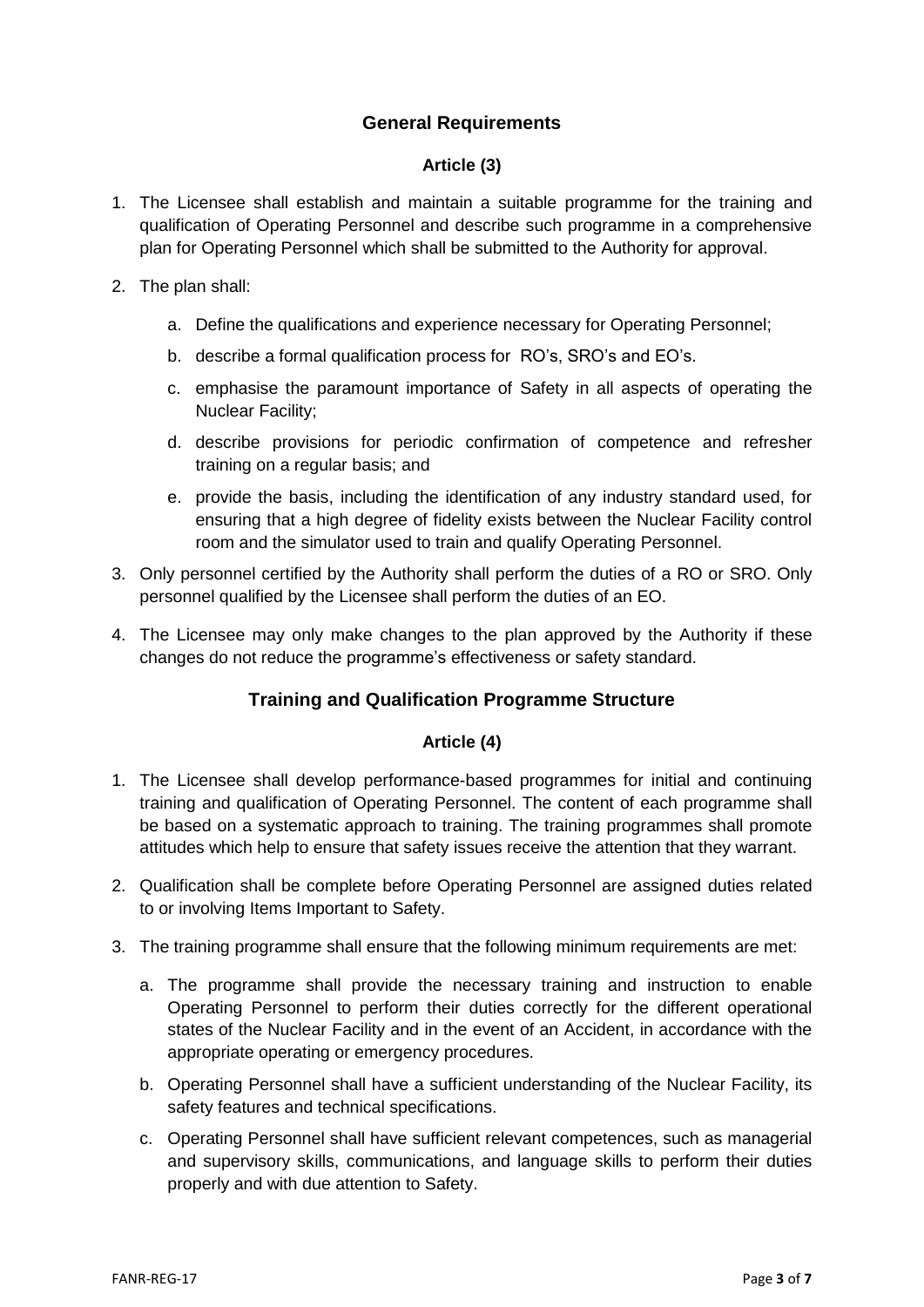- d. ROs and SROs shall be familiar with the symptoms of Accidents beyond the Design basis and with the procedures for Accident management.
- e. Operating experience from events at the Nuclear Facility where the Operating Personnel expect to work as well as relevant events at other Nuclear Facilities shall be appropriately factored into the training programme. The programme shall ensure that training is conducted on the root cause(s) of the events and on the implementation of corrective actions to prevent their recurrence.
- f. Training shall be on-going after the initial certification of Operating Personnel.
- 4. A system shall be implemented to assess and improve the training programme. In addition, a system shall be in place for timely modification and updating of the training facilities and materials to ensure that they accurately reflect the conditions of the Nuclear Facility.
- 5. All Operating Personnel shall be medically examined on certification and at subsequent intervals to ensure their fitness for the duties and responsibilities assigned to them.
- <span id="page-4-0"></span>6. The Licensee shall ensure that the highest standards of examination security and integrity are maintained throughout the training programme.

#### **Training Programme Resources**

#### **Article (5)**

- <span id="page-4-1"></span>1. Adequate facilities shall be provided for classroom training and for individual study. Appropriate educational training material shall be provided to assist trainees in understanding the Nuclear Facility and its systems and procedures.
- 2. Representative simulator facilities shall be used for the training of Operating Personnel certified to operate the reactor. Simulator training shall incorporate training for all operational states and for the most risk significant accident sequences.
- <span id="page-4-2"></span>3. Training instructors shall be technically competent in their assigned areas of responsibility and have the necessary instructional skills.

#### **Reactor Operator and Senior Reactor Operator Certification**

#### **Article (6)**

- <span id="page-4-3"></span>1. The Licensee shall conduct a comprehensive selection, training and qualification programme for ROs and SROs involving written examinations and performance based operating tests.
- 2. Certification of ROs and SROs may only be granted by the Authority.
- 3. An authorised representative of the Licensee may request that the Authority certify a person to perform the duties of a RO or SRO by providing the Authority with an application stating that the Licensee has high confidence in the person's trustworthiness, reliability, and competence, that the Licensee has a need for the person to perform the duties of a RO or SRO and that the person has successfully passed the Licensee's RO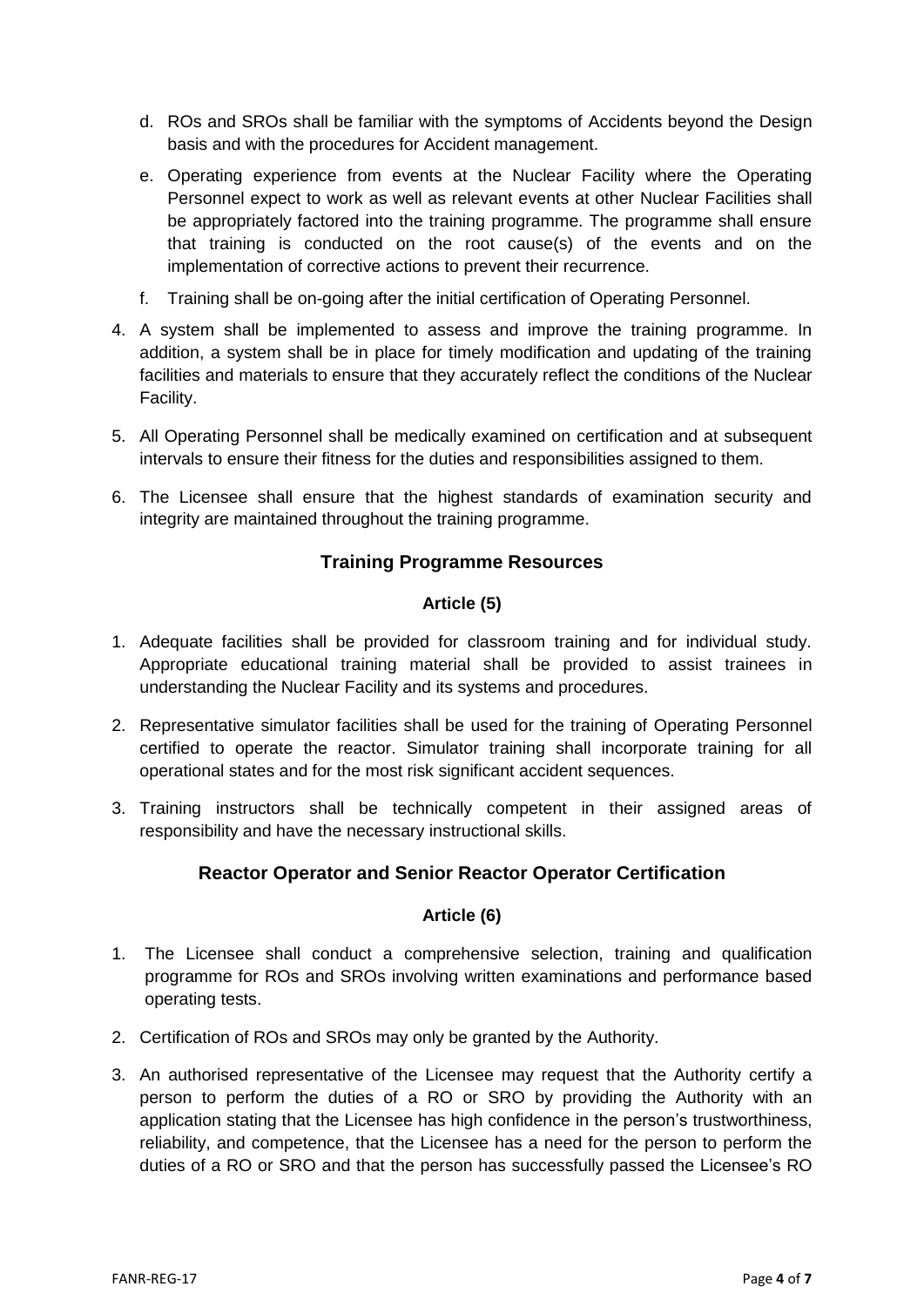or SRO training and qualification programme. Details of the person(s) education, training and qualifications along with a statement of medical fitness, to perform the duties of an RO or SRO, shall also be included in the application. If the person has completed a qualification and training programme different from the one approved by the Authority described in Articles (3) and(4) of this regulation, then the application shall also include:

- a. A description of the nature and date of the different training received;
- b. the details of the RO's or SRO's qualifications;
- c. a description of the course of instruction administered by the Licensee, to account for any differences needed for qualification; and
- d. a description of the start-up and shutdown and Incident/Accident experience received both in the Nuclear Facility and in the Nuclear Facility reference simulator.
- 4. An authorised representative of the Licensee may request that the Authority renew the certification of a person to perform the duties of a RO or SRO by providing the Authority with an application showing that such person has completed the provisions for periodic confirmation of competence and refresher training and that their medical condition and fitness for duty remain satisfactory to perform their duties safely.
- 5. The written examinations and performance based operating tests will contain a representative selection of questions and actions pertaining to the knowledge, skills, and abilities needed to perform RO and SRO duties. The knowledge, skills, and abilities will be identified, in part, from learning objectives derived from a systematic analysis of Operating Personnel duties and from information in the FSAR, system description manuals, and operating procedures, and the Licence.
- 6. The performance based operating tests shall comprise scenarios conducted in a Nuclear Facility reference simulator and job performance measures conducted in the Nuclear Facility and in the simulator. The scenario portion of such tests will test candidates on communication skills and teamwork, the ability to use and implement normal and Emergency procedures, and knowledge of immediate action required for certain Nuclear Facility Emergencies.
- 7. The Licensee shall notify the Authority at least 60 days in advance of the conduct of the certification examinations for RO's and SRO's. The Authority may request to review the written examinations and operating tests prior to their administration. The Authority may also request to be present during the operating tests.
- 8. The Licensee shall prepare, proctor, and grade the written examinations and shall prepare and evaluate the performance based operating tests.
- 9. The Licensee shall ensure qualification tests are substantially different from the last qualification test given to each candidate.
- 10. The Licensee shall ensure that the RO, SRO and all nuclear personnel are medically examined every 6 months including all occupational tests required by the competent health authority and all the results are satisfactory and within the approved limits.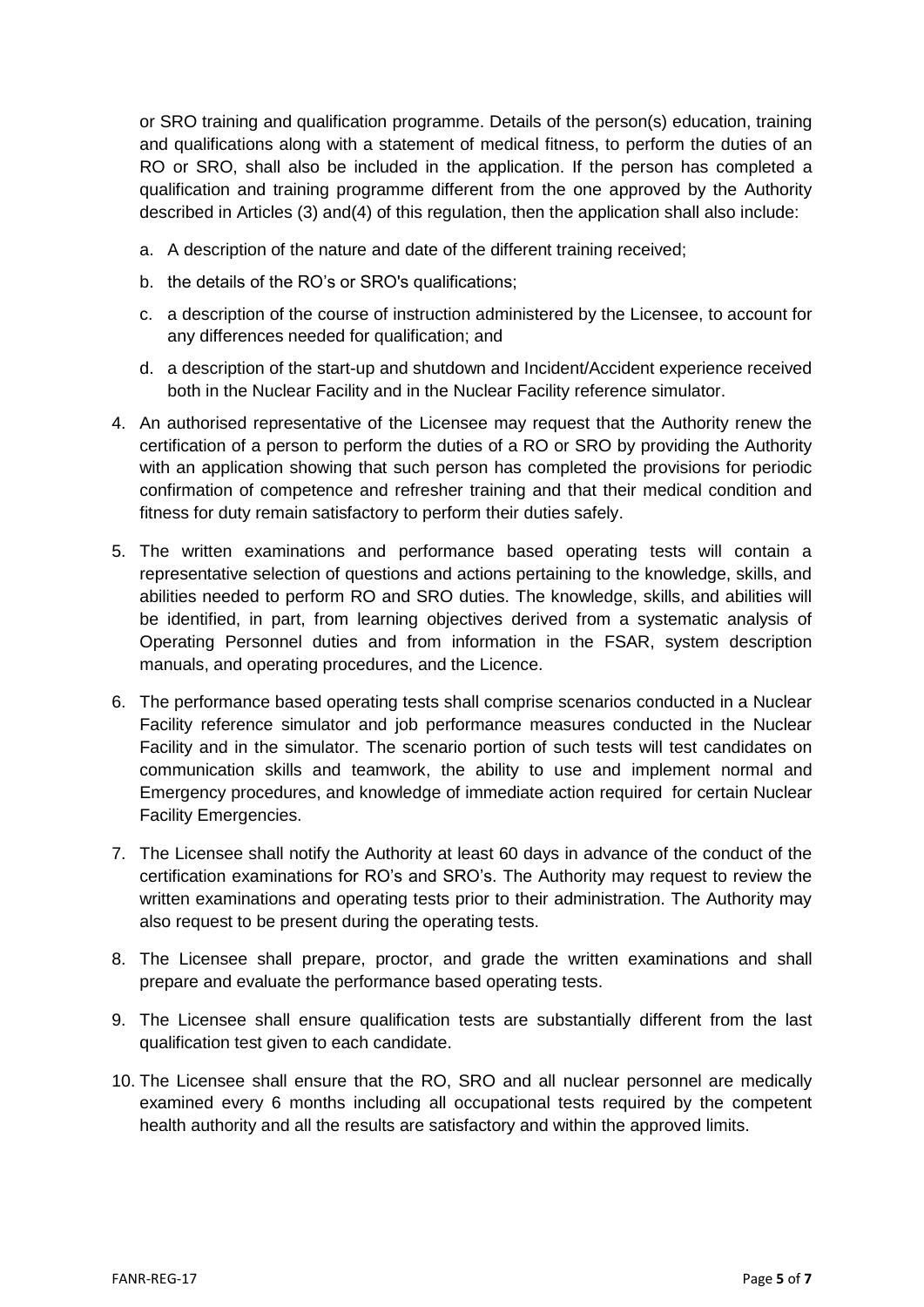#### **Refusal to Certify**

#### **Article (7)**

- <span id="page-6-1"></span><span id="page-6-0"></span>1. The Authority may refuse to issue an initial certification or a renewal of a certification after reviewing the application for certification if it is not satisfied with the submitted evidence of the competence and qualifications of the candidate.
- <span id="page-6-2"></span>2. The Authority shall notify a Licensee who has applied for such certification of a proposed decision not to certify the person, as well as the basis for the proposed decision.

#### **Decertification**

#### **Article (8)**

- <span id="page-6-3"></span>1. The Authority may decertify any person who does not comply with the conditions of his or her certificate.
- 2. The Authority shall notify the Licensee and any person for whom a certificate has been issued of a proposed decision to decertify the person, as well as the basis for the proposed decision, at least 30 days before decertifying the person.
- 3. If a person has been decertified, the licensee may apply for reinstatement under Article (6), by providing additional evidence showing that the reason for decertification has been corrected.

#### **Conditions of Validity of Certificates**

#### **Article (9)**

- <span id="page-6-4"></span>1. Certificate holders must be medically fit for this occupation as per the competent health authority requirements.
- 2. The certificate holder shall participate in the fitness for duty programme of the Licensee.
- 3. A certificate expires five years after the date of issuance or renewal
- 4. The certificate is limited to the Nuclear Facility for which it is issued.
- 5. The certificate is limited to those controls of the Nuclear Facility specified in the certificate.
- 6. The certificate is subject to, and the certificate holder shall observe, all applicable rules, regulations, and orders of the Authority.
- 7. The certificate holder shall actively perform the functions of a RO or SRO on a minimum of seven 8-hour or five 12-hour shifts per calendar quarter in order to maintain validity and proficiency.
- 8. The certificate holder shall complete an approved continuing training and qualification programme.